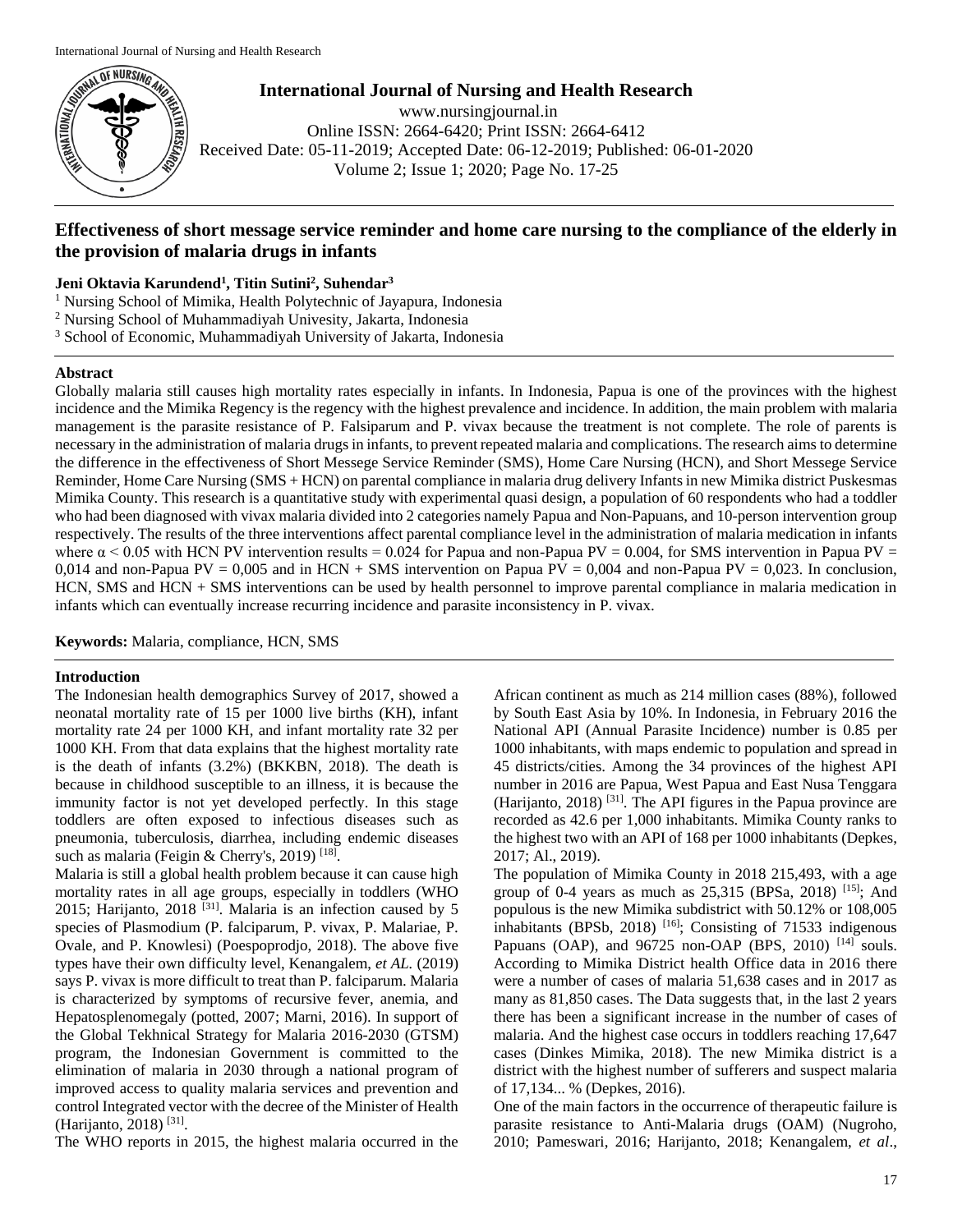$2019$ ) <sup>[31, 54, 65]</sup>. Over the last six decades, drug resistance from Plasmodium Falciparum has been a very concern especially in Southeast Asia (Lin, Juliano & Wongsrichanalyao, 2018: Sinha, Medhi & Sehgal, 2014) [79]; Especially on this artemis(Ashley *et al*, 2014; Cerqueira, *et al*, 2017; Kenangalem, *et al*., 2019) [17] . Resistance is due to the OAM usage policy (Nugroho, 2010) [54]; Fault diagnosis, delay handling, improper dose of the drug, the quality of the drug (Harijanto, 2018)<sup>[31]</sup> and non-compliance with drugs (Nugroho, 2010; Steury, 2016; Pameswari, 2016; Harijanto, 2018)<sup>[31, 54, 82, 65]</sup>. This disobedience is caused by lack of family support (Karmila, 2016). Family support can be a healing boost, treatment information and risk of non-compliance that affects the success of treatment (Irnawati, 2016)<sup>[35]</sup>. Besides Finn's family support (2018)<sup>[29]</sup> suggests that all lines can play a role in raising non-family compliance, namely teachers, healthcare professionals.

There are several types of malaria treatment in Papua, Setyadi *et al*. (2019) states the treatment of malaria in infants with primaquine should be considered in repeated cases of malaria (Setyadi *et al*, 2019); Dihydroartemisinin-piperaquine single dose in intermittent monthly is a promising alternative to p. falciparum and P. vivax (Ahmed, *et al*, 2019); Dihydroartemisinin-Piperaquine and Artemeter-lumefantrine are safe and effective for the treatment of uncomplicated malaria multidrug. However, Dihydroartemisinin-piperaquine provides post-treatment prophylaxis larger than the Artemeterlumefantrine, to reduce the reinfection of P falciparum and the recurrence of P vivax, (Ratcliff *et al*, 2019).

Based on preliminary study results, the efforts that have been done by health officers in the new Mimika district to improve the compliance of malaria medication in infants is by providing education to parents during the submission of prescriptions and Drug Administration by Pharmacist, make a home visit, and tour Puskesmas program. In addition to this, the effort was supported by the government. Mimika in cooperation with the Department of Public Health & Malaria Control (PHMC), PT Freeport Indonesia (PTFI), the Health Bureau of the AMUNGME and Kamoro Community Development Agency (LPMAK) through the Citra Development Foundation of Indonesia (YPCII) with Conducting educational programs for indigenous peoples in the prevention of Malarian, spraying, mosquito-sharing and routine surveys of malaria tests Meanwhile, in vector and logic control, LPMAK cooperated with PT. FI, R & D Ministry of Health and Menzies School of Health research from Australia to examine immunity to anti-malaria drugs and therapeutic efficacy Combination based on Artemisin (CCPHI, 2013). But the effort above resulted in the results evidenced by the high incidence of malaria in all age groups.

Although global morbidity and mortality has decreased substantially, malaria, parasitic infections of red blood cells, still kills approximately 2,000 people per day, most of which are children in Africa (White *ET AL*, 2014). In addition to the case of children, it can manifest the breakdown of brain physiology, deficits on cognitive functions such as memory, attention, problem solving, and motoric control (Finn, 2018)<sup>[29]</sup>.

Socio-demographic factors found strongly affect the prevalence of malaria. The Factor is the knowledge of society to the availability of health facilities 4.2 times to be an incidence in Indonesian society Histirio Malaria (Hasyim *et al*, 2019) [32] .

While in terms of drug compliance, Lopulalan  $(2016)$ <sup>[41]</sup>, geography and knowledge of sufferers and families is the key to improving the compliance with the drug. What the Hasyim expressed and Lopulalan was expressing in accordance with the condition of the district socio-demographic. Mimika in general and the new Mimika district in particular that allows to be a high factor of malaria incidence figures.

One of the techniques for minimizing the end-of-medication number is to ensure the sufferer program and provide full support and assistance from the first time of treatment to heal (Lopulalan, 2016; Hasdon. Al  $(2019)$  <sup>[41]</sup>. Compliance with medicine is determined by the attention of health workers to provide health counseling, explanation to patients with health education (Amoran, 2013)<sup>[6]</sup>; or Home Care Nursing (Lopulalan, 2016)<sup>[41]</sup>. Home Care Nursing (HCN) is a health service conducted by professionals in the patient's residence (at home). The aim of HCN is to help meet the patient's needs in addressing health problems implemented by the healthcare team by involving the family as supporting the nursing and healing processes so that the achievement of independence Family in overcoming health problems. Besides self-reliance, HCN can also improve health services to the community comprehensively and continuously so that the needs of patients can be fulfilled and patients will be more comfortable and satisfied with nursing care (Parellangi, 2015)<sup>[60]</sup>. HCN can improve patient compliance and family activity in support of drug-taking compliance programs (Rokhman, 2015; Utaminingrum, 2017)<sup>[68, 85]</sup>.

In addition to the HCN, see the geographical condition and limitation of the number of health workers then another effort is to use technology. One of the technology that can be utilized is Short Message Service (SMS). SMS can be used as a reminder of the patient and the family to take medication (Lubis, 2015; Wirawan, 2017)<sup>[42, 89]</sup>; Occurs in Zambia the use of SMS is not having a significant relationship with malaria-medication compliance (Steury, 2016) [82]. Although there are different results, researchers will try to use SMS as a reminder method. The reason researchers are in Papua especially in Mimika district geographical conditions make the signal unstable in the use of smartphones and communities in the countryside are still using ordinary mobile phones.

The purpose of this research is to know the difference in the effectiveness of SMS reminder and HCN to parents ' compliance in the administration.

## **2. Method of Research**

This study used a quantitative research type with Quasi Experimental design. Experimental quasi with pre-test and post test without control. The population in this study amounted to 60 respondents who had toddlers with the malaria vivax. Sample collection technique using purposive sampling. The samples in this study are the parents of the children who diagnosed malaria tersiana who came to medicine in 3 health centers in the district Mimika Baru Mimika District namely Kwamki Baru Puskesmas, Puskesmas Timika Jaya and Central Market Puskesmas. A total of 60 divided into two Papuans and non-Papuans each got 3 treatments each 30. The instrument used is MMAS-8 to measure the level of parental compliance in infant drug delivery.

Criteria of inclusion of parents who have a toddler with BB > 10Kg and willing to be respondents, toddlers who have conducted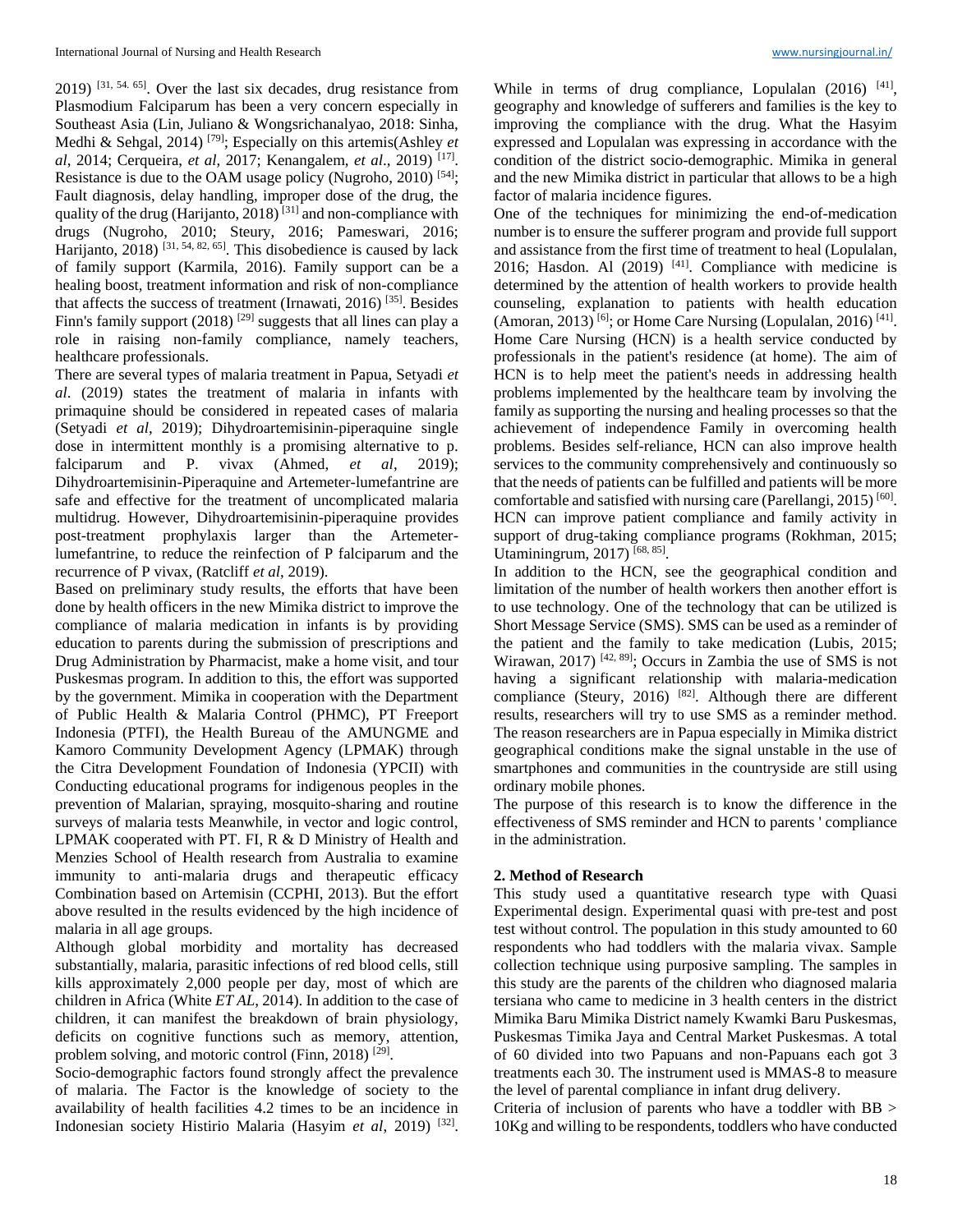a laboratory examination of positive blood samples and diagnosed malaria Tersiana, mix Malaria (P. Falcifarum + P. vivax) and Ovale. For exclusion criteria is the toddler with data that is not downed toddlers with severe malaria, parents who are not willing to intervene, can not read and write, do not have a mobile phone and who can not speak Indonesian.

Prior to the sampling process, prospective respondents were given information about the research conducted, the benefits and possible impacts could be inflicted during the research process, if the response agreed it followed by filling the sheet Approval of

respondents. In the HCN group, respondents were given education using leaflets, delivering self-contained cards and observation sheets for researchers and taking blood samples all the day to 4 and 15. Meanwhile, in the group of SMS, SMS first day by introducing themselves, and doing message delivery for 14 days and on days 3 and 14 remind for a return visit to Puskesmas by modifying the greeting sentences every day. In combination group of SMS treated every day and 3 times home visit with the same stages.

# **3. Result**

## **3.1 Frequency Sosio-Demografy**

|                                                                | Frequency (n,60)                                                                              |                                                                                 |                                                                                                       |                                                                                                    |                                                                                                                      |                                                                                     |  |  |  |
|----------------------------------------------------------------|-----------------------------------------------------------------------------------------------|---------------------------------------------------------------------------------|-------------------------------------------------------------------------------------------------------|----------------------------------------------------------------------------------------------------|----------------------------------------------------------------------------------------------------------------------|-------------------------------------------------------------------------------------|--|--|--|
| Karakteristik                                                  | $HCN$ (n total=20)                                                                            |                                                                                 | $SMS$ (n total=20)                                                                                    |                                                                                                    | $HCN + SMS (n=20)$                                                                                                   |                                                                                     |  |  |  |
|                                                                | Papua                                                                                         | Non-Papua                                                                       | Papua                                                                                                 | Non-Papua                                                                                          | Papua                                                                                                                | Non-Papua                                                                           |  |  |  |
| Age<br>$<$ 20 year<br>21-30 year<br>31-40 year<br>$41-50$ year | $1(10\%)$<br>7(70%)<br>2(20%)                                                                 | $4(40\%)$<br>$5(50\%)$<br>$1(10\%)$                                             | 2(20%)<br>$6(60\%)$<br>$1(10\%)$<br>$1(10\%)$                                                         | $4(40\%)$<br>$4(40\%)$<br>2(20%)                                                                   | 2(20%)<br>$4(40\%)$<br>2(20%)<br>2(20%)                                                                              | $4(40\%)$<br>$5(50\%)$<br>$1(10\%)$                                                 |  |  |  |
| <b>Sex</b><br>Female<br>Male                                   | $10(10\%)$<br>$0(0\%)$                                                                        | $9(9\%)$<br>$1(10\%)$                                                           | $6(60\%)$<br>$4(40\%)$                                                                                | 7(70%)<br>$3(30\%)$                                                                                | $4(40\%)$<br>$6(60\%)$                                                                                               | $10(100\%)$                                                                         |  |  |  |
| Work<br>Without work<br>Working                                | $8(80\%)$<br>2(20%)                                                                           | $6(60\%)$<br>$4(40\%)$                                                          | $5(50\%)$<br>$5(50\%)$                                                                                | $5(50\%)$<br>$5(50\%)$                                                                             | 7(70%)<br>3(30%)                                                                                                     | 7(70%)<br>3(30%)                                                                    |  |  |  |
| <b>Education</b><br>Low Education<br><b>High Education</b>     | $5(50\%)$<br>$5(50\%)$                                                                        | $8(80\%)$<br>2(20%)                                                             | $6(60\%)$<br>$4(40\%)$                                                                                | $4(40\%)$<br>$6(60\%)$                                                                             | 2(20%)<br>$8(80\%)$                                                                                                  | 3(30%)<br>7(70%)                                                                    |  |  |  |
| Custom                                                         | Biak 2 (20%)<br>Damal 2 (20%)<br>Dani 3 (30%)<br>Mee 1 (10%)<br>Moni 1 (10%)<br>Serui 1 (10%) | Ambon 2(20%)<br>Jawa 1 (10%)<br>Key 4 (40%)<br>Maluku 1 (10%)<br>Toraja 2 (20%) | Amungme $2(20%)$<br>Biak 1 (10%)<br>Kamoro 3 (30%)<br>Moni 1 (10%)<br>Paniai 1 (10%)<br>Serui 2 (20%) | Ambon 1 (10%)<br>Jawa 1 (10%)<br>Key 4 (40%)<br>Maluku 1 (10%)<br>Manado 1 (10%)<br>Toraja 2 (20%) | Biak 1 (10%)<br>Damal 1 (10%)<br>Dani 3 (30%)<br>Kamoro 1 (10%)<br>Mee $1(10%)$<br>Serui 2 (20%)<br>Sorong $1(10\%)$ | Ambon 1 (10%)<br>Bima 1 (10%)<br>Key $6(60%)$<br>Minahasa 1 (10%)<br>Toraja 1 (10%) |  |  |  |

**Table 3.1:** Distribution Frequency Sosio-demography (n=60)

In Papua the group gained that from the three groups conducted, the most age of respondents was in the age range of 21-30 years, which is 17 out of 30 respondents (56.6%). The gender is dominated by females with a total of 20 respondents (66, 6%), most of which do not work with a total of 20 respondents (66.6%), and most are educated by as many as 17 respondents (56.6%). The most people were Dani tribes of 6 respondents (20%). In the non-Papuan group seen from table 5.2. It is obtained that the most age is at the age range of 31-40 years amounting to 14 respondents (46, 6%), gender in domination by females with 26 respondents (86, 6%), most of which do not have a job of 18 respondents (60%), but to The same education between the low educated and the high is 15 respondents (50%), the most tribe is the Key tribe with the number of 14 respondents (46, 6%).

## **3.2 Parental compliance in malaria drug delivery in infants 3.2.1 Parental level of compliance with infant malaria medication in infants prior to intervention**

**Table 3.2:** Overview of Papua and non-Papuan parents ' compliance levels in malaria medication in infants prior to intervention (n-60)

| <b>INTERVENTION</b> | <b>OBEDIENT</b> | <b>PAPUA</b> | <b>NON-PAPUA</b> |
|---------------------|-----------------|--------------|------------------|
| <b>HCN</b>          | Low             | $6(60\%)$    | $6(60\%)$        |
|                     | <b>AVERAGE</b>  | 2(20%)       | $4(40\%)$        |
|                     | <b>HIGH</b>     | 2(20%)       |                  |
| <b>SMS</b>          | Low             | 3(20%)       | $3(30\%)$        |
|                     | <b>AVERAGE</b>  | $5(50\%)$    | $6(50\%)$        |
|                     | <b>HIGH</b>     | $2(30\%)$    | $1(10\%)$        |
| HCN+SMS             | Low             | $5(50\%)$    | 2(20%)           |
|                     | <b>AVERAGE</b>  | $5(50\%)$    | $5(50\%)$        |
|                     | <b>HIGH</b>     | O            | 3(30%)           |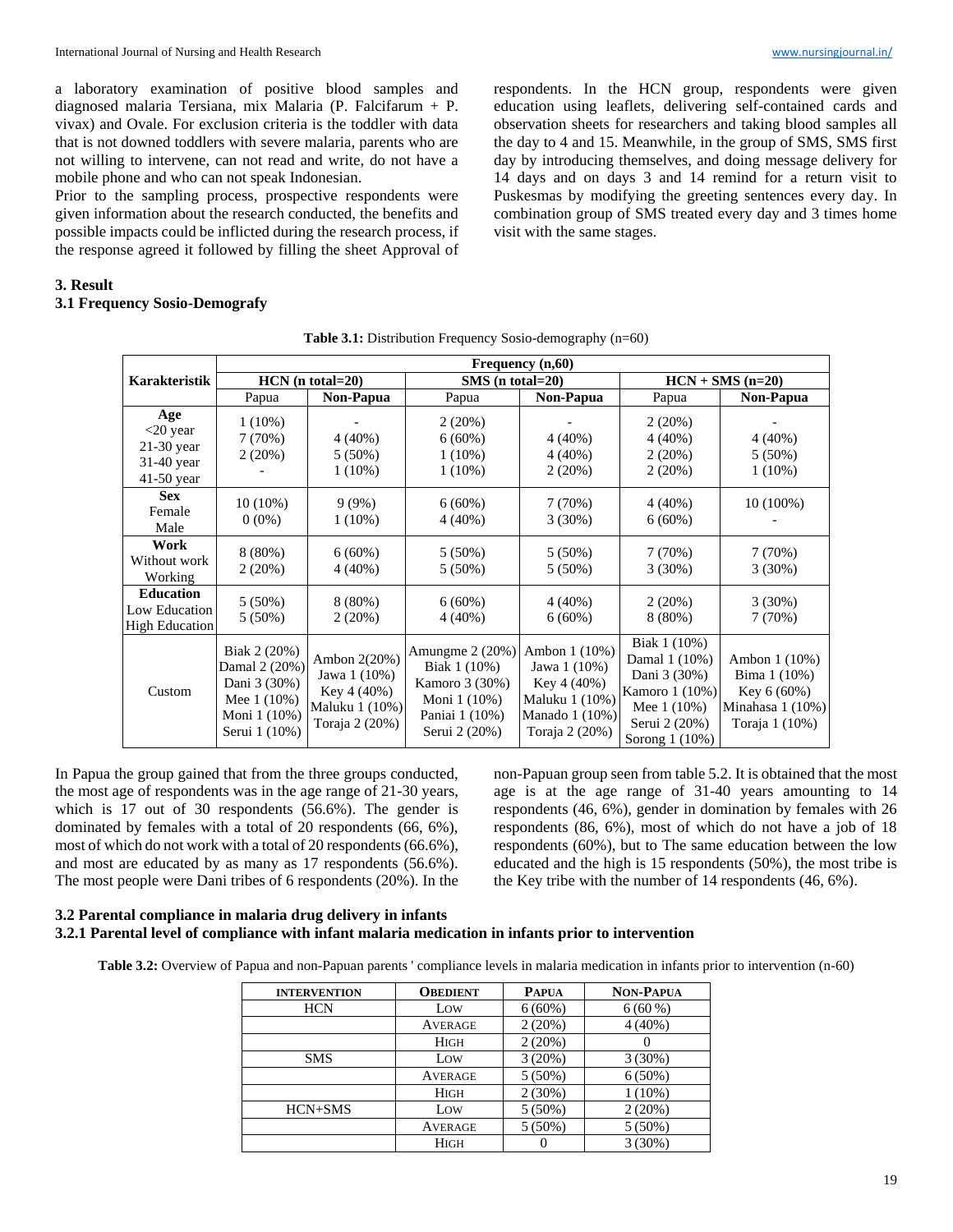Based on the results of the 5.2 table in the Papua respondents group, it is known that from 3 groups of interventions each numbering 10 respondents were known that: in the HCN group of interventions were largely low compliance of 60%, while For SMS intervention most have moderate compliance of 50% and for HCN + SMS intervention, 2 low and moderate compliance interventions with the same percentage of 50% of 10 respondents. While in non-Papuan respondents for HCN interventions, most of them have low compliance with a percentage of 60% of the 10 respondents, SMS intervention is largely under moderate compliance of 60% and in HCN + SMS intervention most have Compliance of 50%.

## **3.2.2 Test normality Pretests and posttest compliance on Papua and non-Papuan tribe respondents**

Table 3.3: Overview of test result normality pretests and posttest compliance on Papua and non-Papuan tribe respondents

| Variable                                                                                                    | Value shapiro-wilk (p value) |
|-------------------------------------------------------------------------------------------------------------|------------------------------|
| Papua respondents with home care nursing before intervention                                                | 0.001                        |
| Papua respondents with home care nursing after intervention                                                 | 0.000                        |
| Group of non-Papuan respondents with home care nursing before intervention                                  | 0.000                        |
| Non-Papuan intervention group with home care nursing after intervention                                     | 0,000                        |
| Papua Intervention Group with short message service reminder before intervention                            | 0,036                        |
| Papua Intervention Group with short message service reminder after intervention                             | 0.000                        |
| Non-Papuan intervention group with short message service reminder before intervention                       | 0,012                        |
| Non-Papuan intervention group with short message service reminder before intervention                       | 0.000                        |
| Papua respondents group with home care Nursing + Short Message service reminder before intervention         | 0.000                        |
| Papua respondents with Home care Nursing + Short Message service reminder after intervention                | 0,000                        |
| Non-Papuan group of respondents with home care Nursing + Short Message service reminder before intervention | 0.036                        |
| Non-Papuan group of respondents with home care Nursing + Short Message service reminder after intervention  | 0.000                        |

Based on analysis of pretests and posttest data normality test in table 3.3 above, obtained from respondents of Papua and non-Papuan tribe intervention group obtained the value of P value of < 0.05 which means distribution data is abnormal so that the

analysis of non-parametric data with Wilcoxon test. Test homogeneity is not carried out because of the test requirement of homogeneity that is parametric test and or normal distribution data.

#### **3.2.3 The average compliance difference of respondents before and after intervention**

|                 |             | <b>Respondent</b> |           |
|-----------------|-------------|-------------------|-----------|
| <b>Variable</b> |             | Papua             | Non-Papua |
|                 | Before mean | 1.60              | 1.40      |
| <b>HCN</b>      | After mean  | 2.50              | 2.90      |
|                 | Λ           | 0.90              | 1.50      |
|                 | Pvalue      | 0,024             | 0,004     |
|                 | Before mean | 1.90              | 1.80      |
| <b>SMS</b>      | After mean  | 2.80              | 2.90      |
|                 |             | 0.90              | 1.10      |
|                 | Pvalue      | 0,014             | 0.005     |
|                 | Before mean | 1.50              | 2.10      |
| $HCN+SMS$       | After mean  | 2.90              | 2.90      |
|                 |             | 1.40              | 0.80      |
|                 | Pvalue      | 0.004             | 0.023     |

**Table 3.4:** The average compliance difference of respondents before and after intervention (n = 10)

According to the table above, it is known that all three interventions affect parental compliance level in malaria drug delivery to toddlers. However, in the HCN intervention of Papuan respondents has the significance value of Pvalue  $= 0.024$  with higher increase in value compared to non-Papuan respondents with Pvalue  $= 0.004$ . This means that HCN interventions are more influential in the parental compliance level in the administration of malaria drugs in non-Papuan infants compared with non papuans, with an average increase of  $\Delta = 1.50$  after intervention. SMS intervention given to non-Papuan respondents has a smaller value with Pvalue  $= 0.005$  compared to Papuan respondents with a value of Pvalue  $= 0.014$ . It can be concluded that the SMS intervention has a better impact on the level of compliance of non-Papuan respondents in malaria medication in infants with an average value of increased  $\Delta = 1.10$ . While HCN + SMS intervention is known that the level of compliance of Papua respondents is better evidenced by the value of Pvalue  $= 0.004$  is smaller compared to non-Papuans with a value of pvalue  $= 0.023$ . HCN + SMS Intervention has a better impact on parental compliance level in drug delivery in non-Papuan infants  $\overline{\Delta} = 1.40$ The Wilcoxon Test statistic of all three interventions for Papuan and non-Papuan respondents were known to be the Pvalue's value smaller than  $\alpha = 0.05$ , hence the accepted hypothesis which means there is a distinction between before and after the intervention until it is concluded that the use of all third-However, in the Papua group the most influential intervention is  $HCN + SMS$  intervention with the value Pvalue = 0.004 with an average increase in the value before and after the intervention is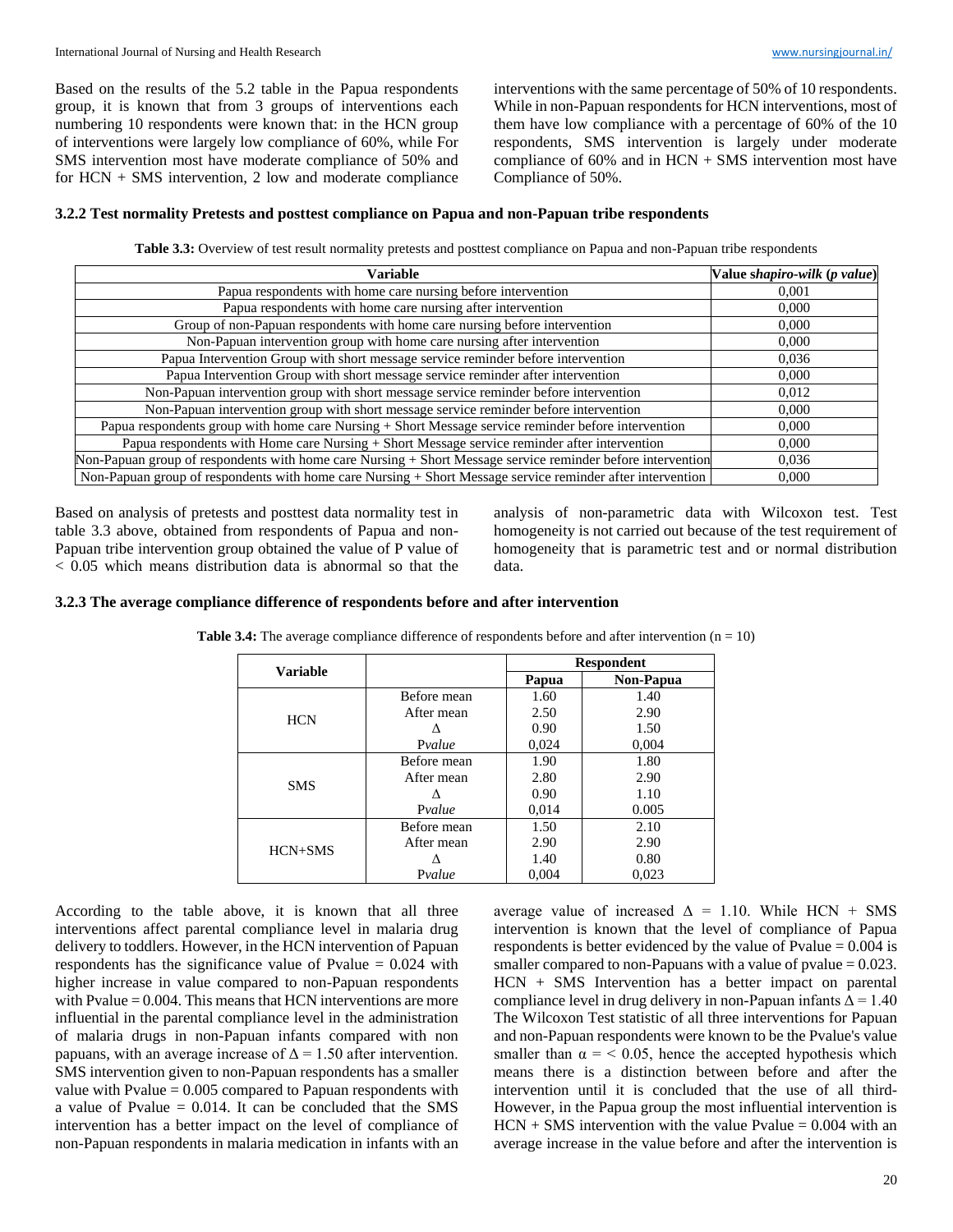greater when compared with the other value  $\Delta = 1.40$ . In contrast to non-Papuan respondents of the three interventions that have been conducted, it is found that the most influential intervention is better is HCN intervention with the value of Pvalue  $= 0.004$ with an average increase in value before and after Δ

#### **4. Discussion**

## **4.1 Socio-Demography**

Usia terbanyak pada penelitian ini adalah berada di rentang 21- 30 tahun dengan jumlah 17 responden (56,6%) untuk responden papua sedangkan untuk kelompok responden non papua usia terbanyak ada pada rentang usia 31-40 tahun berjumlah 14 responden (46, 6%). Berdasarkan karakteristik usia, masa dewasa terbagi menjadi beberapa fase. Usia 21-30 termasuk dalam fase dewasa awal dimana secara biologis telah siap dalam perawatan anak sedangkan secara psikologis peralihan peran dan tanggung jawab dan kurangnya pengalaman menjadi alasan terhadap kurangnya kepatuhan sedangkan 31-40 tahun merupakan periode dewasa dimana kematangan secara biologis dan psikologis dan juga banyaknya pengalaman dapat menentukan dalam mengambil keputusan dalam perawatan anak sehingga menunjang dalam kepatuhan dalam pemberian obat terhadap balita. Fauzi (2018) [26] yang menyatakan bahwa usia berpengaruh dalam kepatuhan pasien..

The most age in the study was in the 21-30 year range with a total of 17 respondents (56.6%) For Papuan respondents and for groups of non-Papuan respondents the most age ranges from 31- 40 years of age amounted to 14 respondents (46, 6%). Based on age characteristics, adulthood is divided into several phases. Ages 21-30 are included in the early adult phase where biologically prepared for child care while psychologically shifting roles and responsibilities and lack of experience are the reasons for lack of compliance while 31-40 years is an adult period where the biological and psychological maturity and also the number of experiences can determine in making a decision in the child care so as to support in obedience in the delivery of drugs to toddlers. Fauzi  $(2018)$  <sup>[26]</sup> stating that age is influential in the patient's compliance. However, it was not in line with the study that was done by Dewi (2015)  $[42]$  stating that, there is no significant relationship between the ages, with the adherence to taking medication with the value of Pvalue  $= 0.060$ 

The gender of respondents in this study for Papuan and non-Papuan groups was dominated by women. Where for Papua with 20 respondents (66, 6%) and non-Papuans with a total of 26 respondents (86, 6%). The female gender affects the observance of treatment (Onyango *et al*, 201; Fauzi, 2018) [26, 58] ; The husband does not support the treatment process (Dierickx *et al*, 2016) [23]. Women's role is vital in childcare so that it can be influential in the continuity of growth for children (Fauzi, 2018) [26] .

The study found that respondents were largely highly educated. What is found according to what Onyango et finds. Al (2012), [58] That education only affects accessibility on drugs. Unlike those found by the Kemenkes (2013); Siswanto, Yanwirasti and Usman  $(2015)$ <sup>[80]</sup> who found an educational relationship with obedience to medication

Most of the respondents in this study did not work. Papua Group with a total of 20 respondents (66.6%) and non-Papuans as much

as 18 respondents (60%). Fauzi (2018) <sup>[26]</sup> is included in the type of intentional non-compliance (Intentional Nonadherence) where this behavior usually reflects a rational decision making process in the involvement of decision making. Absence of work is one of the factors that can influence decision making to the health workforce. Dewi (2015)  $[42]$  also stated in her research that, there is no link between income by obedience to medication in lung TUBERCULOSIS (Pvalue = 0,392),

Respondents in this study had a wide variety of tribes. Papua is one of the provinces in Indonesia that has the most tribes. Mimika District is the research site of the indigenous Papuans in the districts of Mimika consisting of Kamoro, Amungme, Dani, Damal, Moni, Me, Nduga. Likewise, non-Papuan tribes in Mimika district are diverse. Mimika District is one of the cities in Papua that is tropical climate where it is endemic to malaria. Residents since birth have been infected with parasite malaria so that it can obtain degrees of immunity is rather high

Research Dierickx *et al* (2016) [23] in the Gambia, Africa finds that affecting adherence to malaria disease in the context of the social-demographic is their local belief in illness, misunderstandings of the treatment process that they believe After the body has started to recover as before, the Pengobatannyapun stopped and the decision of the husband who does not support the healing process. What is found Dierickx *et al* is similar as it does in the research area. Meanwhile, Nugraheni (2017) emphasized that the length of living in Papua can affect obedience.

## **4.1 Effectiveness of HCN interventions on parental compliance in malaria drug delivery in infants**

The HCN intervention in Papuan respondents there was an increase in the average compliance value from before and after the intervention with the value of  $\Delta = 0.90$  (Pvalue = 0,024) while in non-Papuan group there was an average increase in value before and after Given the intervention of  $\Delta = 1.50$  (Pvalue = 0,004) So it can be concluded that HCN is more influential in the level of compliance of non-Papuan parents in malaria medication to children. Increased compliance with non-Papuan respondents was affected by HCN services that were different than before. Before HCN is done, parents must go to their own healthcare services that should use the cost and time but instead, this time the respondents feel facilitated because blood sampling is done at home, reminded and always educated the importance of adherence to drug Administration.

The cause of disobedience in malaria treatment is less obvious instruction and often the health force does not control/supervise the patient in consuming the drug; Beer *et al* (2009) [12]; More than half of those who get a malaria treatment prescription do not take the recommended dose (Onyango *et al*, 2012) [58] . Therefore, Parellangi (2015)<sup>[60]</sup> stated that the role of nurses in the Ministry of HCN is very large where nurses act as Patient educator that is the nurse in conducting visits to patients usually performed on a part-time basis or within a certain period, so that direct contact time with the patient is limited. Aziz, Palu, Aril Ahri (2018)<sup>[3]</sup> states that the quality of HCN services affects patient satisfaction, and the quality of HCN services affects patient confidence, and patient satisfaction affects the patient's trust.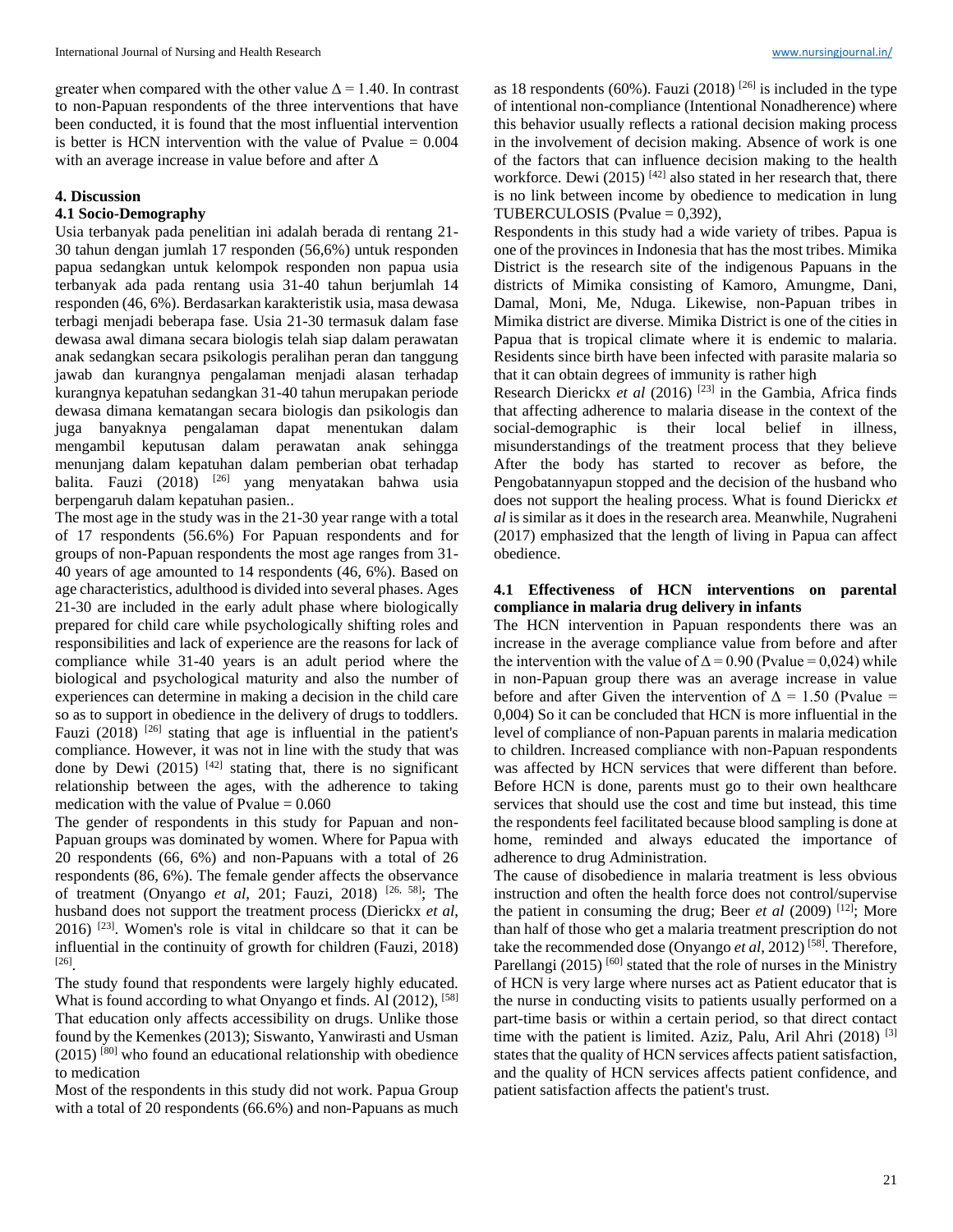## **4.2. Effectiveness of SMS intervention on parental compliance in malaria drug delivery in infants**

In the Papua group increased the value of  $\Delta = 0.90$  (Pvalue = 0,014) while in non-Papua with an average increase before and after the  $\Delta$  intervention = 1.10 (Pvalue = 0.005). From that data it can be concluded that SMS intervention has the effect of increasing adherence to Papuan and non-Papuan respondents but is more impactful in non-Papuan groups where non-Papuan groups are smaller (Pvalue  $= 0,005$ ) than Papuan respondents. What is found above that treatment with medication can be increased by reminding the patient and/or the family (goddess, 2016); Family Support (Karmila, Lestari and Herawati, 2016); specifically the support of the husband as head of the family (Onyango *et al*, 2012) [58]; and depends on the socio-Democrafi (Dierickx *et al* 2016) [23]. What is expressed Dierickx *et al* specifically emphasized that it will be different habits in the community (tribe) in terms of decision making, how to carry out their daily lives.

## **4.3 Effectiveness of HCN + SMS interventions on parental compliance in malaria drug delivery in infants**

On average Papuan respondents increased compliance in providing malaria medication in infants is  $\Delta = 1.40$  (Pvalue = 0.004) while in non-Papua the average increase in compliance in giving malaria medication to toddlers  $\Delta = 0.80$  (Pvalue = 0.023). HCN + SMS Interventions provide a more effective influence to increase adherence to parents in providing malaria medication to infants in Papua, this is influenced by several factors, among which most respondents have Higher education and does not work so it can support for compliance with parents. But this is different from non-Papuan groups that mostly have low educational background and working mothers. This affects the poor level of parental compliance. High compliance is also influenced by the use of modern measuring methods using MMAS-8 which is a high validity questionnaire.

However, the accuracy of the MMAS-8 can be an unobjective assessment of which respondents can subjective themselves and give value to themselves. It can also easily provide an answer that does not match what is done. For that in support of better results is required modification by using a self-evaluation sheet, enforcing the pill count and self-card delivery or reminder alarms so that the results obtained assessment of more compliance Objective.

## **5. Summary**

Research can be concluded that there was increased adherence to Papuan and non-Papuan respondents before and after the intervention that HCN intervention was more influential in non-Papuan respondents with an average increase in the value of  $\Delta$  = 1.50 ( Pvalue = 0.004) compared to Papuan respondents  $\Delta$  = 0.90 (Pvalue = 0.024), SMS was more influential against non-Papuan respondents with an average increase of  $\Delta$  value = 1.10 (Pvalue = 0.005) compared with Papuans  $\Delta = 0.90$  (Pvalue = 0.014). And HCN + SMS SMS has more effect on Papua respondents with an average increase of  $\Delta = 1.40$  (Pvalue = 0.004) compared to non-Papua  $\Delta$  = 0.80 (Pvalue = 0.023). Based on the results, the district health office is expected. Mimika and Mimika Baru can apply different treatments in Papua and Non-Papuans in treating malaria treatment in infants.

#### **6. References**

- 1. Afiyanti Y, Rachmawati I, Milanti A. *Penulisan artikel ilmiah untuk bidang keperawatan dan kesehatan*. Jakarta: Rajawali Pers, 2015.
- 2. Alligood, Tomey. *Nursing theorist and their work seven*. United States of America: Elsevier, 2010.
- 3. Aziz, K, Palu B, Ahri, R. Pengaruh kualitas layanan home care terhadap kepuasan dan kepercayaan pasien di Kecamatan Panakkukang Kota Makasar. Jurnal Keperawatan, 2018.
- 4. Almatsier Y. *Prinsip dasar Ilmu gizi*. Jakarta: PT Gramedia Pustaka Utama, 2005.
- 5. Ahmad Y. Pemanfaatan teknologi dalam bidang kesehatan masyarakat. Jurnal Keperawatan, 2018.
- 6. Amoran OE. Impact of health education intervention on malaria prevention practices among nursing mothers in rural communities in Nigeria. Nigerian Medical Journal. ; 54(2), 115–122. https://remote-lib.ui.ac.id:2116/10.4103/0300- 1652.110046
- 7. Ariani N, Maulana A. Hubungan pemberian informasi obat dengan kepatuhan minum obat antibiotik pada pasien rawat jalan di puskesmas remaja Samarinda. Jurnal Keperawatan, 2016.
- 8. Andriani M, Wirjatmaji B. *Pengantar gizi masyarakat*. Jakarta: Kencana Prenada Media Grup, 2012.
- 9. Ashley EA, Mehul D, Fairhurst RM, Chanaki A, Parath L, Seila S. *et al*. Spread of artemisinin resistance in 0RW1S34RfeSDcfkexd09rT2plasmodium falciparum1RW1S34RfeSDcfkexd09rT2 malaria. The New England Journal of Medicine. 2014; 371(5):411-423. doi: http://remote-lib.ui.ac.id:2087/10.1056/NEJMoa1314981
- 10. Astuti, F, Sulistyowati, T. Hubungan tingkat pendidikan ibu dan tingkat pendapatan keluarga dengan status gizi anak prasekolah dan sekolah dasar di Kecamatan Godean. Jurnal Keperawatan, 2013.
- 11. Badan pengelola statistik. Statistik Indonesia 2018. https://www.bps.go.id/dynamictable/2018/06/06/1464/angk a-kematian- neonatal-akn-dan-angka-kematian-bayi-per-1000-kelahiran-menurut- provinsi-2012.html
- 12. Beer N, Ali AS, Rotllant G, Abass AK, Omari RS, Al‐ mafazy AH, Källander K. Adherence to artesunate– amodiaquine combination therapy for uncomplicated malaria in children in zanzibar, tanzania. Tropical Medicine & International Health. 2009; 14(7):766-774. doi:10.1111/j.1365-3156.2009.02289.x
- 13. Blasco B, Leroy D, Fidock DA. Antimalarial drug resistance: Linking plasmodium falciparum parasite biology to the clinic. Nature Medicine. 2017; 23(8):917-928. doi: http://remote-lib.ui.ac.id:2087/10.1038/nm.4381
- 14. BPS. Sensus penduduk Kabupaten Mimika. Available from, 2010. https://mimikakab.bps.go.id/
- 15. BPSa. Jumlah penduduk Kabupaten Mimika perkelompok umur. Available from, 2018. https://mimikakab.bps.go. id/statictable/2019/09/25/67/jumlah-penduduk-menurutkelompok-umur-dan-jenis-kelamin-di-kabupaten-mimika-2018.html
- 16. BPSb. Jumlah penduduk Kabupaten Mimika per kecamatan. Available from, 2018. https://mimikakab.bps.go.id/ statictable/2019/09/25/66/distribusi-dan-kepadatan-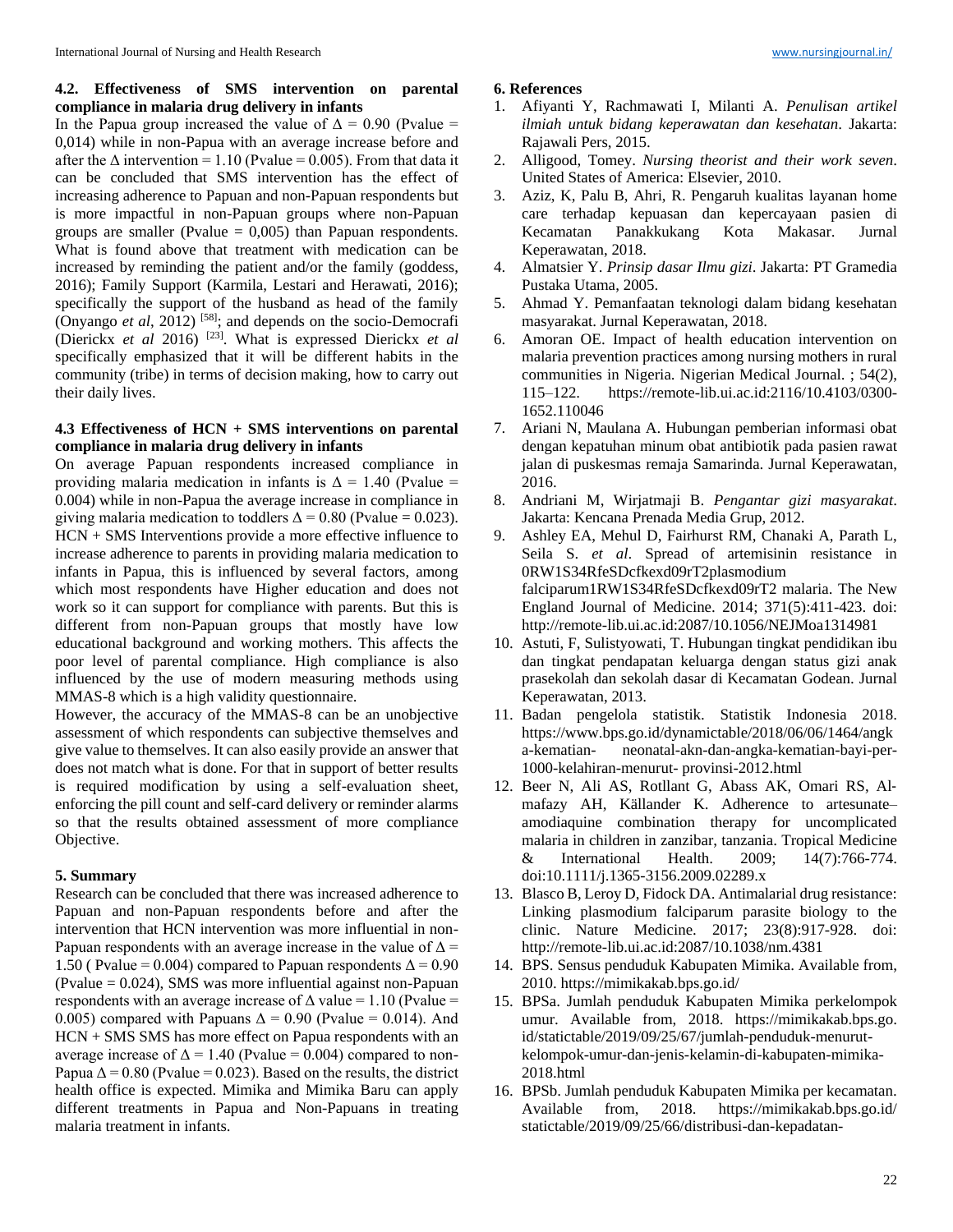penduduk-menurut-distrik-di-kabupaten-mimika-2018.html

17. Cerqueira GC, Cheeseman IH, Schaffner SF, Nair S, McDew-White M, Aung PP, Neafsey DE. Longitudinal genomic surveillance of 0RW1S34RfeSDcfkexd09rT2plasmodium falciparum1RW1S34RfeSDcfkexd09rT2 malaria parasites reveals complex genomic architecture of emerging

artemisinin resistance. Genome Biology, 2017, 18. doi: http://remote-lib.ui.ac.id:2087/10.1186/s13059-017-1204-4

- 18. Cherry James D. *et al.* Textbook of ediatric infection disease, ed. 8. Elsevier. USA; Philadelphia Company community partnerships for health Indonesia. (2013). Program terpadu pengendalian malaria di Papua, 2019.
- 19. Conn VS, Ruppar TM, Enriques M, Cooper P. Medication adherence interventions that target subjects with adherence problems: systematic review and meta-analysis. Journal PMC National library of Medicine, 2015.
- 20. Darma K. *Metodologi penelitian keperawatan: Panduan melaksanakan & menerapkan hasil penelitian.* Jakarta: CV Trans Info Media, 2015.
- 21. Departemen Kesehatan Republik Indonesia. Profil kesehatan Kabupaten Mimika, 2017.
- 22. Departemen Kesehatan Republik Indonesia. Profil kesehatan kabupaten Mimika, 2016.
- 23. Dierickx S, Gryseels C, Mwesigwa J, O'Neill S, Bannister-Tyrell M. Ronse M. *et al.* Factors associated with nonparticipation and non-adherence in directly observed mass drug administration for malaria in the gambia. Plos One. 2016; 11(2), e0148627. doi:10.1371/journal.pone.0148627
- 24. Djamaludin N, Eveline P. *Panduan pintar merawat bayi dan balita*. Jakarta: PT Wahyu Media, 2010.
- 25. Dondorp AM, Nosten F, Yi P, Das D, Phyo AP, Tarning J, *et al*. Artemisinin resistance in plasmodium falciparum malaria. The New England Journal of Medicine. 2009; 361(5):455-67. doi:http://remotelib.ui.ac.id:2087/10.1056/NEJMoa0808859
- 26. Fauzi R, Nishaa K. *Apoteker hebat, terapi taat, pasien sehat: Panduan simpel mengelola kepatuhan terapi*. Yogyakarta: Stiletto Indie Book, 2018.
- 27. Fatmawati Andani S, Kurniawati H. Faktor-faktor yang berpengaruh terhadap kepatuhan minum obat pasien diabetes meelitus tipe 2 di RSUD Dr. Moewardi periode Oktober 2016-Maret 2017. Jurnal Universitas Muhammadiyah Surakarta, 2017.
- 28. Fedora, DA, Septiawan N, Putra F. Pengaruh gaya pengasuhan orang tua terhadap karakter disiplin, tanggung jawab, dan penghargaan pada anak usia middle childhood. Jurnal keperawatan, 2012.
- 29. Finn KG. *Pediatric survivors of severe malaria: Academic performance following a cognitive intervention in uganda* (Order No. 10903069). Available from ProQuest Dissertations & Theses Global. (2080342234). Retrieved from, 2018. https://remotelib.ui.ac.id:2089/docview/2080342234?accountid=17242
- 30. Ghozali I. *Aplikasi analisis multivariate dengan program SPSS*. Semarang: Badan penerbit Universitas Diponegoro, 2009.
- 31. Harijanto N, Gunawan C, Nugroho A, Poesporodjo R. *Malaria: tata laksana klinis dan terapi, edisi 3.* Jakarta:

EGC, 2018.

- 32. Hasyim H, Dale P, Groneberg DA, Kuch U, Müller R. Social determinants of malaria in an endemic area of Indonesia. Malaria Journal. 2019; 18(1). doi:10.1186/s12936-019- 2760-8
- 33. Haryatiningsih A, Alam A, Sitorus T. Hubungan lamanya terapi ARV dengan kepatuhan minum obat pada anak HIV di klinik Teratai. Jurnal Universitas Padjajaran, 2017.
- 34. Hillebrand F, Trosby F, Holley K, Harris I. Short message service: the creation of personal global text messaging. Inggris: Wiley, 2010.
- 35. Irnawati M, Siagian T, ttay R. Pengaruh dukungan keluarga terhadap kepatuhan minum obat pada penderita tuberculosis di Puskesmas Motoboi kecil Kota Kotamobagu. Jurnal UNSRAT, 2016.
- 36. Kementrian kesehatan Republik Indonesia. Laporan akuntabilitas kinerja Kementrian Kesehatan, 2013.
- 37. Kementrian kesehatan Republik Indonesia. Profil kesehatan Indonesia, 2014.
- 38. Karmila, Lestari D, Herawati. Dukungan keluarga dengan kepatuhan minum obat pada pasien gangguan jiwa di wilayah kerja Puskesmas Banjarbaru. *Jurnal keperawatan*.
- 39. Kasim N, Palu B, Ahri R. Evaluasi program layanan home care di Wilayah Kerja Puskesmas Batua. Jurnal Fakultas Kesehatan Masyarakat Universitas Indonesia, 2018.
- 40. Lin JT, Juliano JJ, Wongsrichanalai C. *Drug-Resistant Malaria:* The Era of ACT. Current Infectious Disease Reports. 2010; 12(3):165–173. doi:10.1007/s11908-010- 0099-y
- 41. Lopulalan O, Suhartono, Kuntjoro T. Analisis faktor-faktor yang berhubungan dengan kejadian drop out penderita TB paru di puskesmas Kota Sorong. Jurnal Universitas Airlangga, 2016.
- 42. Lubis K, Harjoko A, Dewi F. Desain sistem pengingat berbasis SMS untuk meningkatkan kepatuhan pengobatan pasien diabetes mellitus. Jurnal Universitas Muhammadiyah Surakarta, 2015.
- 43. Marni. *Asuhan keperawatan anak pada penyakit tropis*. Jakarta: PT Gelora Aksara Pratama.
- 44. Maulana S. *5 proyek popular SMS gateway: cara praktis dan mudah membangun SMS gateway*. Jakarta: PT Elex Media Komputindo.
- 45. Murdiyanti P. *Pengantar riset keperawatan*. Yogyakarta: Pustaka Baru, 2016.
- 46. Munif A, Lamria, Lafrizar. Faktor-faktor yang mempengaruhi kejadian malaria di Indonesia. Jurnal keperawatan, 2010.
- 47. Meilianingsih L, Setiawan R. Pelayanan home care terhadap tingkat kemandirian keluarga dalam merawat anggota keluarga dengan diabetes mellitus tipe 2. Jurnal keperawatan persatuan perawat nasional Indonesia*,* 2017*.*
- 48. Munawaroh S. Pola asuh mempengaruhi status gizi balita relationship of parenting pattern and toddlers nutrititional status. Jurnal keperawatan. 2015; 6:1*.*
- 49. Mapanawang A. Farmakokinetik dan farmakodinamik dehidroartemicin pada pasien malaria falciparum tanpa komplikasi di Halmahera*.* Jurnal Keperawatan Universitas Gajah Mada*,* 2015*.*
- 50. Muhamad M. Etika dan Filsafat Komunikasi. Jakarta: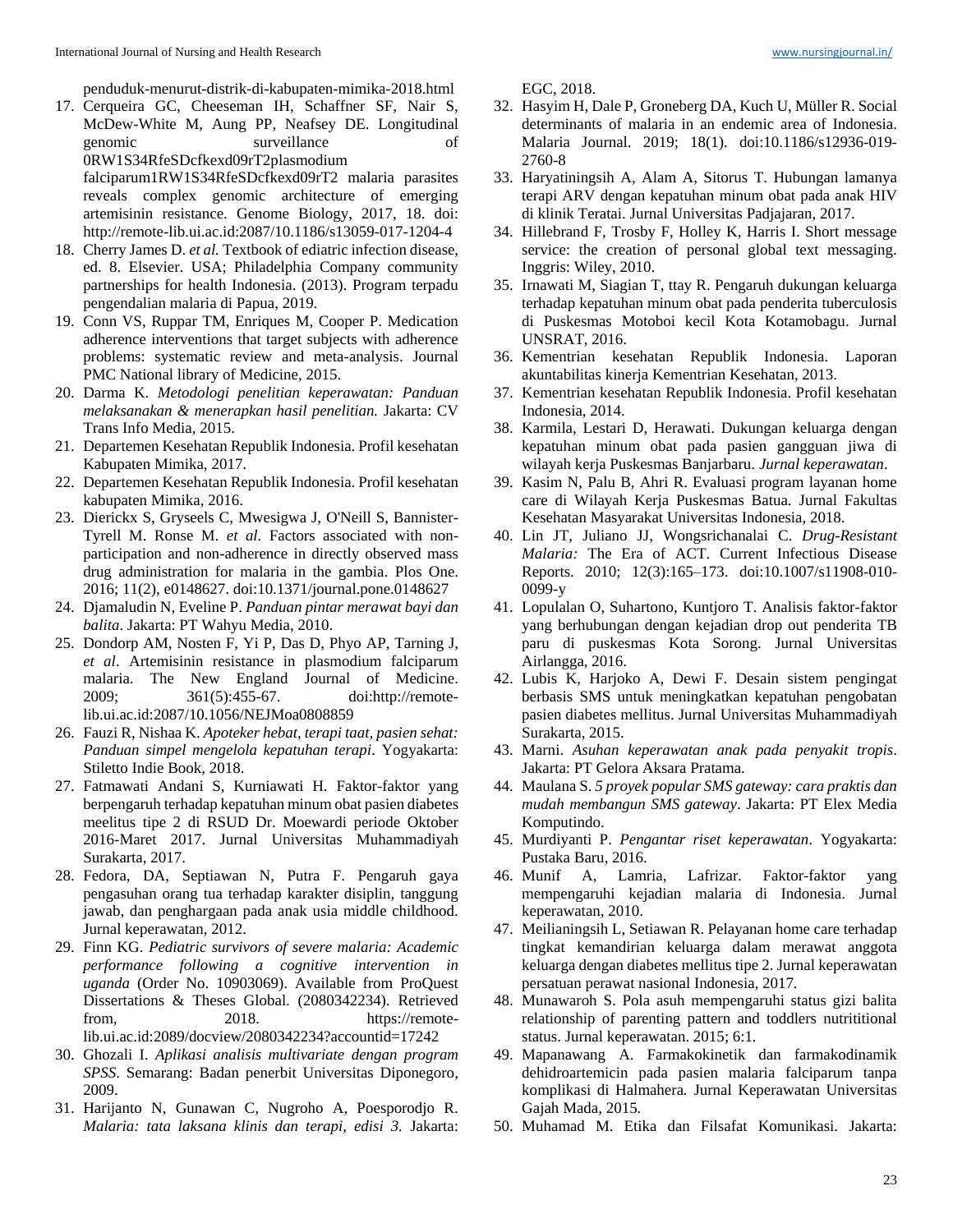- 51. Nofrion. *Komunikasi pendidikan: penerapan teori dan konsep komunikasi dalam pembelajaran.* Jakarta: Kencana, 2016.
- 52. Ndefo UA, Davis PN, Henry A. Effect of home-based asthma medication therapy managements program on pediatric African americans with uncontrolled asthma. Journal of the American pharmacists association. 2019; 59:521-526.
- 53. Najmah. *Epidemiologi penyakit menular*. Jakarta: CV trans info media, 2016.
- 54. Nugroho EA. *Prinsip aksi dan nasib obat dalam tubuh*. Yogyakarta: Pustaka Pelajar, 2010.
- 55. Nugraheni H, Wiyatini T, Wiradona I. *Kesehatan masyarakat dalam determinan social budaya*. Yogyakarta: CV Budi Utama, 2018.
- 56. Nurjanah N, Septiani DT. Hubungan jarak kelahiran dan jumlah balita dengan status gizi di RW 07 wilayah kerja puskesmas Cijerah Kota Bandung. Jurnal keperawatan anak persatuan perawat nasional Indonesia, 2013, 1(2).
- 57. Oktiawati A, Khodijah, Setyaningrum I, Dewi R. *Teori dan konsep keperawatan pediatric*. Jakarta: CV Trans Info Media, 2017.
- 58. Onyango EO, Ayodo G, Watsierah CA, Were T, Okumu W, Anyona SB, Ouma C. Factors associated with non-adherence to artemisinin-based combination therapy (ACT) to malaria in a rural population from holoendemic region of western kenya. BMC Infectious Diseases. 2012; 12(1):143-143. doi: 10.1186/1471-2334-12-143
- 59. Ortiz, MEP, Goulet P, Kogelman L, Levkoff SE, dan Weitzman PF. Feasibility of a texting intervention to improve medication adherence among older  $HIV + African$ Americans: A mixed-method pilot study. Journal gerontology and geriatric medicine, 2019.
- 60. Parellangi A. *Home care nursing: Aplikasi praktik berbasis evidence- based*. Yogyakarta: CV Andi Offset, 2015.
- 61. Price, Gwin. *Pediatric nursing-an introductory text*. United States of America: Elsevier, 2014.
- 62. Polit DF, Beck CT. *Nursing research generating and assessing evidence for nursing practice 8 ed.* Philadelphia: Lippincott William and Wilkins, 2008.
- 63. Pusmarani J, Mustofa, Darmawan E. Pengaruh pemberian edukasi obat terhadap kepatuhan minum obat warfarin pada pasien sindrom coroner akut dan fibrilasi atrium di Rumah Sakit PKU Muhammadiyah Yogyakarta. Jurnal keperawatan, 2015.
- 64. Putri DM. *Pengantar riset keperawatan: konsep dan aplikasi riset dalam keperawatan*. Yogyakarta: PT Pustaka Baru Press, 2017.
- 65. Pameswari P, Halim A, Yustika L. Tingkat kepatuhan penggunaan obat pada pasien tuberculosis di Rumah Sakit Mayjen H.A. Thalib Kabupaten Kerinci. Jurnal Sains Farmasi Klinis*,* 2016*.*
- 66. Pemerintah Provinsi Papua. Data geografis, 2013. https://pemkam.papua.go.id/data\_geografis.php
- 67. Qomariah A. Tema budaya melatarbelakangi perilaku ibuibu penduduk asli dalam pemeliharaan kehamilan dan persalinan di Kabupaten Mimika. Jurnal keperawatan*,* 2007*.*
- 68. Rokhman M, Darakay C, Raditya R. Pengaruh pemberian

home care oleh apoteker pada pasien diabetes melitus. Jurnal Keperawatan Universitas Gajah Mada, 2015*.*

- 69. Rahma P, Galistiani G, Kusuma A. Pengaruh short message service terhadap kepatuhan pengobatan dan gaya hidup pasien diabetes mellitus di RSUD DR. M. Ashari Pemalang. Jurnal Keperawatan UAD, 2016.
- 70. Riadi E. *Metode statistika parametric nonparametric untuk penelitian ilmu-ilmu sosial dan pendidikan*. Jakarta: PT Pustaka Mandiri.
- 71. Sugiyono. *Metode penelitian kuantitatif, kualitatif, dan R&D*. Bandung: Alfabeta, 2016.
- 72. Staf pengajar ilmu kesehatan anak Fakultas kedokteran UI. Ilmu kesehatan anak Jakarta: Info Medika, 1985, 2.
- 73. Sumampouw OJ, Soemarna Andarini S, Sriwahyuni E. *Diare balita: suatu tinjauan dari bidang kesehatan masyarakat.*  Yogyakarta: CV. Budi utama, 2017.
- 74. Sulistoningsih, Hariyani. *Gizi untuk kesehatan ibu dan anak*. Yogyakarta: Graha Ilmu.
- 75. Soetjiningsih. *Tumbuh kembang anak*. *Edisi 2*. Jakarta: EGC. Survey demografi kesehatan Indonesia, 2015. (2017). Survei demografi, https://www.era.id/read/0KU8bO-tingginyaangka-kematian-bayi-di- indonesia SDKI 2017.
- 76. Saputra A, Agustin F. *Membangun sistem aplikasi ecommerce dan SMS.* Jakarta: PT. Alex Media Komputindo.
- 77. Setiadi. (2017). *Dasar-dasar farmakologi untuk keperawatan*. Yogyakarta: Indomedika Pustaka, 2012.
- 78. Setyawati V, Hartini E. *Buku ajar dasar ilmu gizi kesehatan masyarakat*. Yogyakarta: CV. Budi Utama, 2018.
- 79. Sinha S, Medhi B, Sehgal R. Challenges of drug-resistant malaria. Parasite, 2014; 21,61. doi:10.1051/parasite/2014059
- 80. Siswanto I, Yanwirasti, Usman E. Hubungan pengetahuan dan dukungan keluarga dengan kepatuhan minum obat anti tuberculosis di Puskesmas Andalas Kota Padang. Jurnal Fakultas Kedokteran Universitas Andalas*,* 2015*.*
- 81. Susanti C. Pengaruh pemanfaatan short message service (SMS) pengingat jadwal terhadap keaktifan kader posyandu lanjut usia kriwen Kabupaten Sukoharjo. Jurnal Keperawatan Universitas Padjajaran*,* 2016*.*
- 82. Steury Elinda Enright, PhD RN. Mobile phone short message service to improve malaria pharmacoadherence in zambia. Journal of Nursing Scholarship. 2016; 48(4):354- 361. doi:http://remote-lib.ui.ac.id:2087/10.1111/jnu.12216
- 83. Talisuna OA. *et al*. 'Efficacy of text-message reminders on pediatric malaria treatment adherence and their posttreatment return to health facilities in Kenya: a randomized controlled trial'. Malaria Journal, 2017.
- 84. Tjay HT, Rahardja K. *Obat-obat penting edisi 6*. Jakarta: PT. Alex Media Komputindo, 2013.
- 85. Utaminingrum W, Pranitasari R, Kusuma A. *Pengaruh home care apoteker terhadap kepatuhan pasien hipertensi*. Jurnal Keperawatan USD, 2017.
- 86. White NJ, Pukrittayakamee S, Hien TT, Faiz MA, Mokuolu, OA, Dondorp AM. Malaria. The Lancet. 2014; 383:9918, 723-35. doi:http://remote-lib.ui.ac.id:2087/10.1016/S0140- 6736(13)60024-0
- 87. Widoyono. *Penyakit tropis epidemiologi, penularan, pencegahan dan pemberantasan. Edisi 2*. Semarang: PT. Gelora Aksara pertama, 2011.